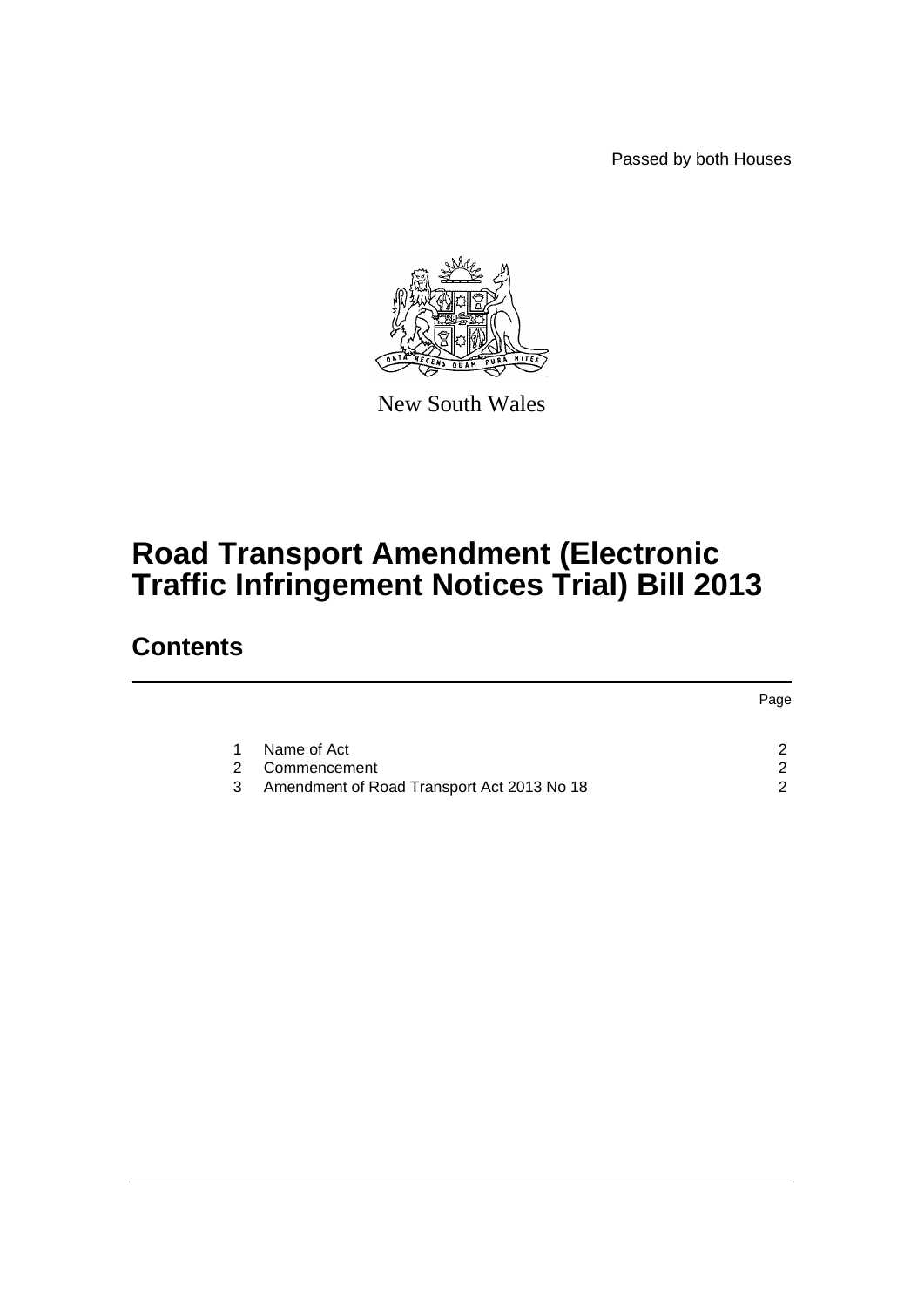*I certify that this public bill, which originated in the Legislative Assembly, has finally passed the Legislative Council and the Legislative Assembly of New South Wales.*

> *Clerk of the Legislative Assembly. Legislative Assembly, Sydney, , 2013*



New South Wales

# **Road Transport Amendment (Electronic Traffic Infringement Notices Trial) Bill 2013**

Act No , 2013

An Act to amend the *Road Transport Act 2013* to establish a trial for the service of penalty notices to email addresses or mobile phone numbers where persons elect to have the penalty notices served on them in that way.

*I have examined this bill and find it to correspond in all respects with the bill as finally passed by both Houses.*

*Assistant Speaker of the Legislative Assembly.*